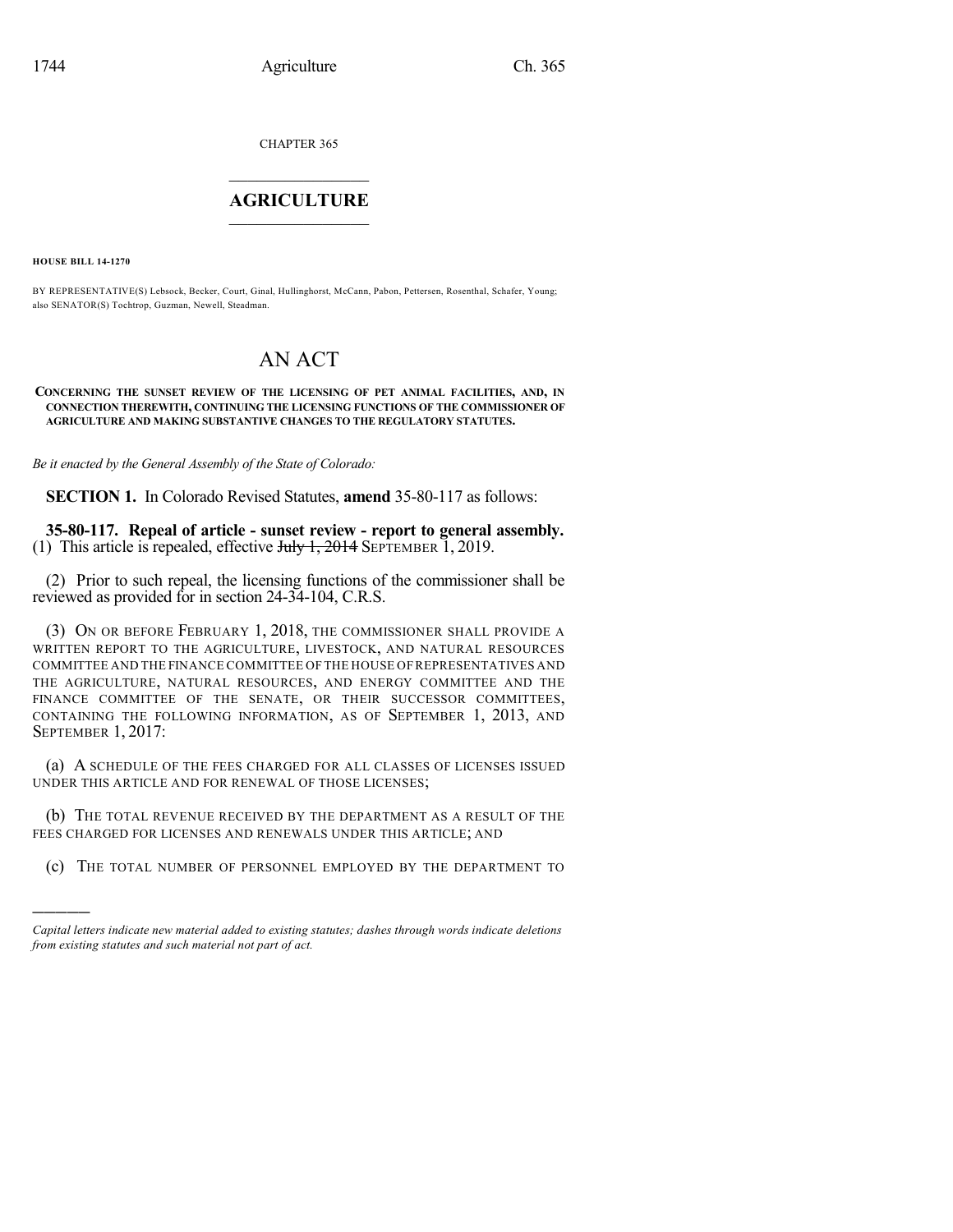ADMINISTER THIS ARTICLE.

(4) ON OR BEFORE FEBRUARY 1, 2015, AND ANNUALLY THEREAFTER, THE COMMISSIONER SHALL PROVIDE A WRITTEN REPORT TO THE EXECUTIVE COMMITTEE OF THE LEGISLATIVE COUNCIL, THE AGRICULTURE, LIVESTOCK, AND NATURAL RESOURCES COMMITTEE OF THE HOUSE OF REPRESENTATIVES, AND THE AGRICULTURE, NATURAL RESOURCES, AND ENERGY COMMITTEE OF THE SENATE, OR THEIR SUCCESSOR COMMITTEES, EXPLAINING THE NEED FOR AND PURPOSES OF ANY INCREASE IN THE FEE CHARGED FOR ANY CLASS OF LICENSES ISSUED UNDER THIS ARTICLE OR FOR RENEWAL OF THOSE LICENSES, INCLUDING WITHOUT LIMITATION A STATEMENT OF THE NUMBER OF INSPECTIONS PERFORMED PER MONTH BEFORE AND AFTER THE INCREASE.

**SECTION 2.** In Colorado Revised Statutes, 24-34-104, **repeal** (45) (h); and **add**  $(50.5)$  (i) as follows:

**24-34-104. Generalassemblyreviewof regulatoryagenciesandfunctionsfor termination, continuation, or reestablishment.** (45) The following agencies, functions, or both, terminate on July 1, 2014:

(h) The licensing of pet animal facilities pursuant to article 80 of title 35, C.R.S.

(50.5) The following agencies, functions, or both, terminate on September 1, 2019:

(i) THE LICENSING OF PET ANIMAL FACILITIES BY THE COMMISSIONER OF AGRICULTURE PURSUANT TO ARTICLE 80 OF TITLE 35, C.R.S.

**SECTION 3.** In Colorado Revised Statutes, 35-80-102, **amend** (6.5) and (6.7) as follows:

**35-80-102. Definitions.** As used in this article, unless the context otherwise requires:

(6.5) "Dog breeder" means any firm, person or corporation which is engaged THAT ENGAGES in the operation of breeding and raising dogs for the purpose of selling, trading, bartering, giving away, or otherwise transferring same THE DOGS, excluding racing greyhounds that are not intended to be companion pets.

(6.7) "Dog breeder, small scale operation" or "small scale operation dog breeder" means a dog breeder that transfers at least twenty-five MORE THAN THE NUMBER OF DOGS PERMITTED FOR A CANINE HOBBY BREEDER FACILITY but no more than ninety-nine dogs per year.

**SECTION 4.** In Colorado Revised Statutes, 35-80-103, **add** (2) (j) as follows:

**35-80-103. Scope of article.** (2) The provisions of this article shall not apply to:

(j) ANY WILDLIFE SANCTUARY.

**SECTION 5.** In Colorado Revised Statutes, 35-80-105, **amend** (4) as follows: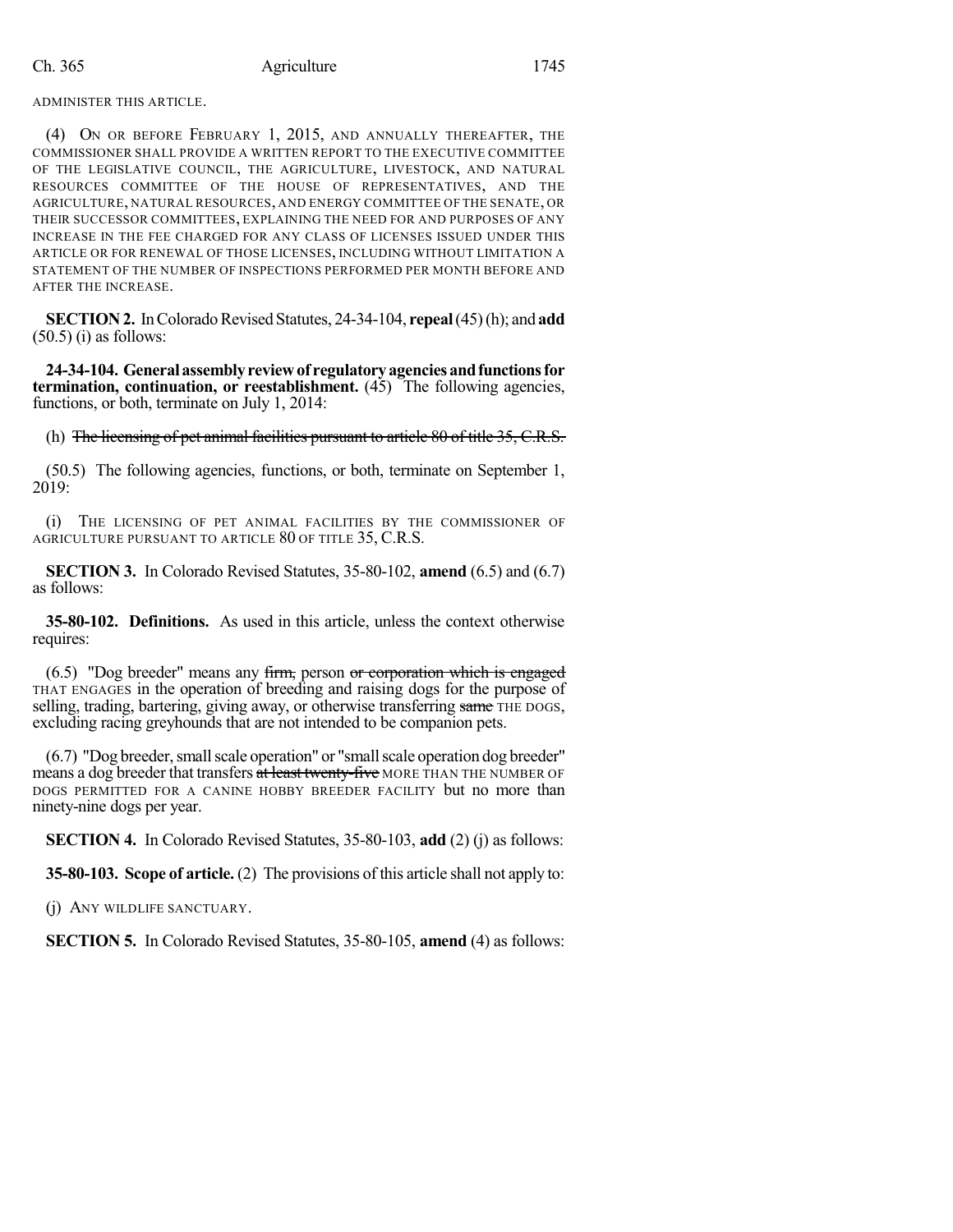**35-80-105. Pet animal facility - licensure requirements - application - fees.** (4) Each applicant for a pet animal facility license shall pay an annual license fee in the amount specified by rule of the commissioner, which amount shall not exceed three SEVEN hundred fifty dollars per license.

**SECTION 6.** In Colorado Revised Statutes,  $35-80-108$ , **amend** (1) (j) (II) (B) as follows:

**35-80-108. Unlawful acts.** (1) Unless otherwise authorized by law, it is unlawful and a violation of this article for any person or entity:

(j) To sell, barter, exchange, or otherwise transfer, possess, import, or cause to be imported into this state:

(II) (B) Such prohibitions, with respect to nonhuman primates, shall THIS PARAGRAPH (j) DOES not apply to a research facility or exhibitor properly licensed or registered under the provisions of the federal "Animal Welfare Act of 1970", 7 U.S.C. sec. 2131 et seq., as amended. nor shall they apply to the keeping of a nonhuman primate as a household pet by any person who owned such primate on or before July 1, 1973, or to the keeping by a disabled person of a nonhuman primate specially trained to assist such person.

**SECTION 7.** In Colorado Revised Statutes, 35-80-109, **add** (2) (b.5) and (2) (b.6) as follows:

**35-80-109. Powers and duties of commissioner - rules.** (2) The commissioner is authorized to adopt all reasonable rules for the administration and enforcement of this article, including, but not limited to:

(b.5) THE CONTENT OF,AND PROCEDURES FOR,ANY WRITTEN RECOMMENDATIONS AND WARNINGS CONCERNING RABIES VACCINATIONS THAT THE COMMISSIONER MAY REQUIRE A LICENSEE TO GIVE IN CONNECTION WITH THE SALE,TRANSFER,TRADE, OR ADOPTION OF A DOG, CAT, OR FERRET;

(b.6) WRITTEN DISCLOSURES BY LICENSEES IN CONNECTION WITH THE SALE, TRANSFER, TRADE, OR ADOPTION OF A DOG, CAT, FERRET, OR BIRD AND THE RETENTION BY LICENSEES OF WRITTEN DOCUMENTATION THAT THE DISCLOSURES WERE MADE;

**SECTION 8.** In Colorado Revised Statutes, 35-80-110, **add** (5) as follows:

**35-80-110. Inspections - investigations - access - subpoena - duty to report suspected animal cruelty or animal fighting - immunity.** (5) (a) IF THE COMMISSIONER OR THE COMMISSIONER'S DESIGNEE, IN THE COURSE OF AN INVESTIGATION UNDER THIS ARTICLE, HAS REASONABLE CAUSE TO KNOW OR SUSPECT THAT AN ANIMAL HAS BEEN SUBJECTED TO ANIMAL CRUELTY IN VIOLATION OF SECTION 18-9-202, C.R.S., OR ANIMAL FIGHTING IN VIOLATION OF SECTION 18-9-204, C.R.S., THE COMMISSIONER OR THE COMMISSIONER'S DESIGNEE SHALL REPORT OR CAUSE A REPORT TO BE MADE OF THE ANIMAL CRUELTY OR ANIMAL FIGHTING TO A LOCAL LAW ENFORCEMENT AGENCY OR THE STATE BUREAU OF ANIMAL PROTECTION CREATED IN SECTION 35-42-105. THE COMMISSIONER OR THE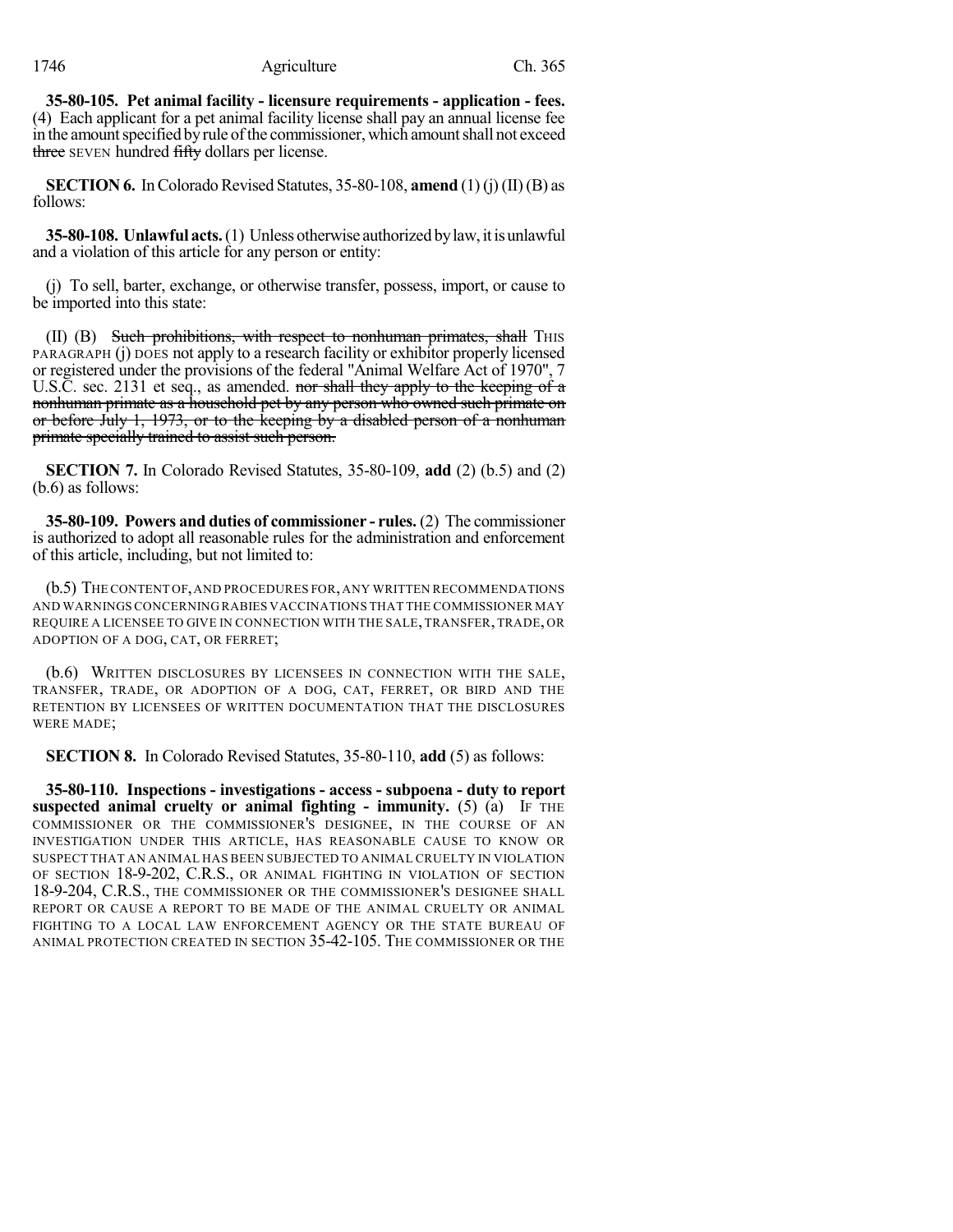#### Ch. 365 Agriculture 1747

COMMISSIONER'S DESIGNEE SHALL NOT KNOWINGLY MAKE A FALSE REPORT.

(b) THE MERE FILING OF A COMPLAINT DOES NOT GENERATE A REQUIREMENT TO REPORT UNDER PARAGRAPH (a) OF THIS SUBSECTION (5).

(c) ACOMMISSIONER OR A COMMISSIONER'S DESIGNEE WHO WILLFULLY VIOLATES THE PROVISIONS OF THIS SUBSECTION (5) COMMITS A CLASS 1 PETTY OFFENSE, PUNISHABLE AS PROVIDED IN SECTION  $18-1.3-503$ , C.R.S.

(d) (I) IF THE COMMISSIONER OR THE COMMISSIONER'S DESIGNEE IN GOOD FAITH REPORTS A SUSPECTED INCIDENT OF ANIMAL CRUELTY OR ANIMAL FIGHTING TO THE PROPER AUTHORITIES IN ACCORDANCE WITH THIS SUBSECTION (5), HE OR SHE IS IMMUNE FROM LIABILITY IN ANY CIVIL OR CRIMINAL ACTION BROUGHT IN CONNECTION WITH THE REPORT; AND

(II) IN A CIVIL OR CRIMINAL ACTION BROUGHT IN CONNECTION WITH THE REPORT, THE COMMISSIONER OR THE COMMISSIONER'S DESIGNEE IS PRESUMED TO HAVE ACTED IN GOOD FAITH.

**SECTION 9.** In Colorado Revised Statutes, 35-80-112, **amend** (3) as follows:

**35-80-112. Disciplinary actions - denial of license.** (3) No licensee whose license has been revoked may apply or reapply for a license under this article until two years from AFTER the date of such THE revocation. IN THE CASE OF AN ENTITY WHOSE LICENSE WAS REVOKED UNDER PARAGRAPH (b) OF SUBSECTION (1) OF THIS SECTION, THE TWO-YEAR PERIOD OF INELIGIBILITY ALSO APPLIES TO A PRINCIPAL, OFFICER, DIRECTOR, MANAGER, OR ANY OTHER PERSON WHO HAS SUBSTANTIAL CONTROL OR AUTHORITY OVER THE DAILY OPERATIONS OF THE ENTITY, WHETHER HE OR SHE APPLIES INDIVIDUALLY OR AS A PRINCIPAL, OFFICER, DIRECTOR, MANAGER, OR OTHER PERSON WHO HAS OR WOULD HAVE SUBSTANTIAL CONTROL OR AUTHORITY OVER THE DAILY OPERATIONS OF THE SAME OR A DIFFERENT ENTITY.

**SECTION 10.** In Colorado Revised Statutes, **amend** 35-80-112.5 as follows:

**35-80-112.5. Denial of license - animal cruelty or animalfighting conviction.** (1) The commissioner, pursuant to the provisions of article 4 of title  $24$ , C.R.S., may deny, refuse to renew, or revoke any license authorized underthis article if the applicant or licensee, OR ANY PRINCIPAL, OFFICER, DIRECTOR, MANAGER, OR OTHER PERSON WHO HAS OR WOULD HAVE SUBSTANTIAL CONTROL OR AUTHORITY OVER THE LICENSEE OR OVER ITS DAILY OPERATIONS, has been convicted of cruelty to animals pursuant to article 9 of title 18 SECTION 18-9-202 (1) (a) OR  $(1.5)$  (a), C.R.S., or any similar statute of any other state.

(2) Notwithstanding subsection (1) of this section, the commissioner, pursuant to the provisions of article 4 of title 24, C.R.S., shall deny, refuse to renew, or revoke any license authorized under this article if the applicant or licensee, OR ANY PRINCIPAL, OFFICER, DIRECTOR, MANAGER, OR OTHER PERSON WHO HAS OR WOULD HAVE SUBSTANTIAL CONTROL OR AUTHORITY OVER THE LICENSEE OR OVER ITS DAILY OPERATIONS, has been convicted, at any time, of: one or more violations of section 18-9-202, C.R.S., the underlying factual basis of which has been found by the court to include the knowing or intentional torture or torment of an animal,